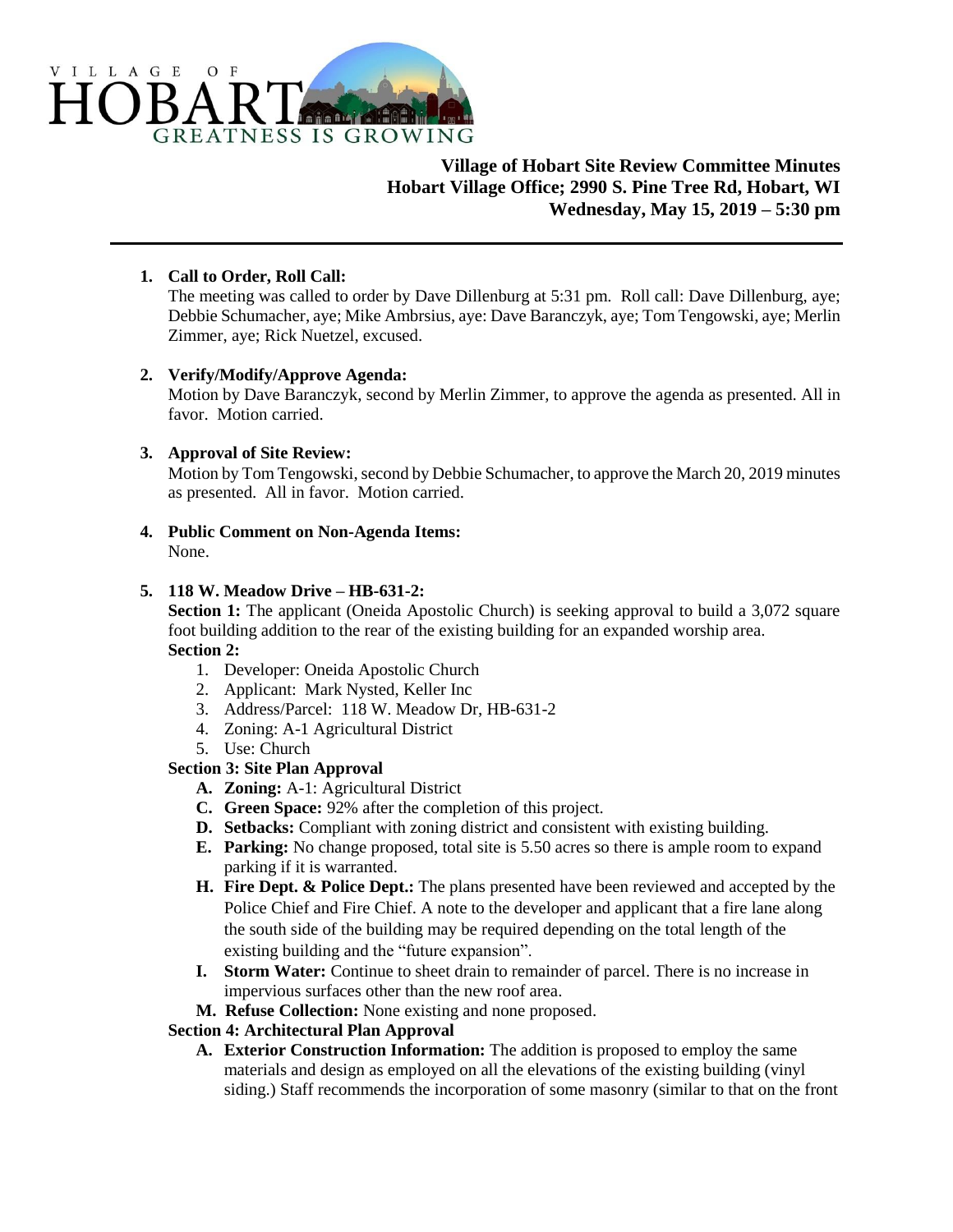(west elevation) of the existing building) along the south elevation of the new addition fronting W. Meadow Dr.

- **1. Materials:** Wood Frame Building.
- **2. Exterior Materials:** Continuation of vinyl siding to match the existing building in both materials and colors. Proposed roofing asphalt shingles to match existing.
- **3. Height:** Roof truss bearing height of 10', and peak height of approximately 23'. This will blend with the existing.

**Section 5, Landscaping Plan:** Replanting of grass is all that is noted, however, Staff recommends the installation of a landscape bed along the entire south building elevation to match what is along the front portion of the existing building, south wall, along with similar plant species to match existing.

**Section 6, Lighting:** Installation of two building wall sconces.

**Section 7, Signage:** No signage shown at this time.

**Section 8, Driveway-Curb Cut:** No change, existing to remain.

Motion made by Debbie Schumacher, second by Mike Ambrosius, to approve the site plan with the following conditions.

- 1. Installation of masonry wainscoting along south elevation of the new addition and existing building to match that on the west elevation within one (1) year of completion.
- 2. Continuation of landscape bed along entire south elevation to match existing landscaping.

All in favor. The motion passed unanimously.

#### **6. 1220 Flightway Drive – HB-335-2-2:**

**Section 1:** The applicant (The Driveway) is seeking approval for a new 8,680 square foot building addition that will nearly double the footprint of the existing building (total of 18,760), which is a basketball recreation center.

#### **Section 2:**

- 1. Developer: The Driveway, Ryan Borowicz
- 2. Applicant: Mark Rukamp, Alliance Construction & Design
- 3. Address/Parcel: 1220 Flightway Dr, HB-335-2-2
- 4. Zoning: I-1 Limited Industrial District
- 5. Use: Basketball Recreation Center

## **Section 3: Site Plan Approval**

- **A. Zoning:** I-1: Limited Industrial District
- **B. Green Space:** 37% after the completion of this project (25% minimum required by ordinance).
- **C. Setbacks:** Compliant with zoning district and consistent with existing building.
- **D. Parking:** The site currently has 24 parking stalls and they are proposing a total of 60 stalls for an increase of 36 stalls on site. There is additional area along the rear of the property for additional parking area should more be needed.
- **H. Fire Dept. & Police Dept.:** The plans presented are being reviewed by both the Police Chief and Fire Chief and any comments from those reviews will be brought forward to Wednesday's meeting.
- **I. Storm Water:** New parking area will be collected via internal catch basins and routed to the public storm sewer that connects to the regional storm water pond between Flightway Dr. and Orlando Dr. Applicant has discussed this project with Robert E. Lee & Associates and it was determined that on-site retention is not required. Staff has requested a copy of such documentation to keep with the file.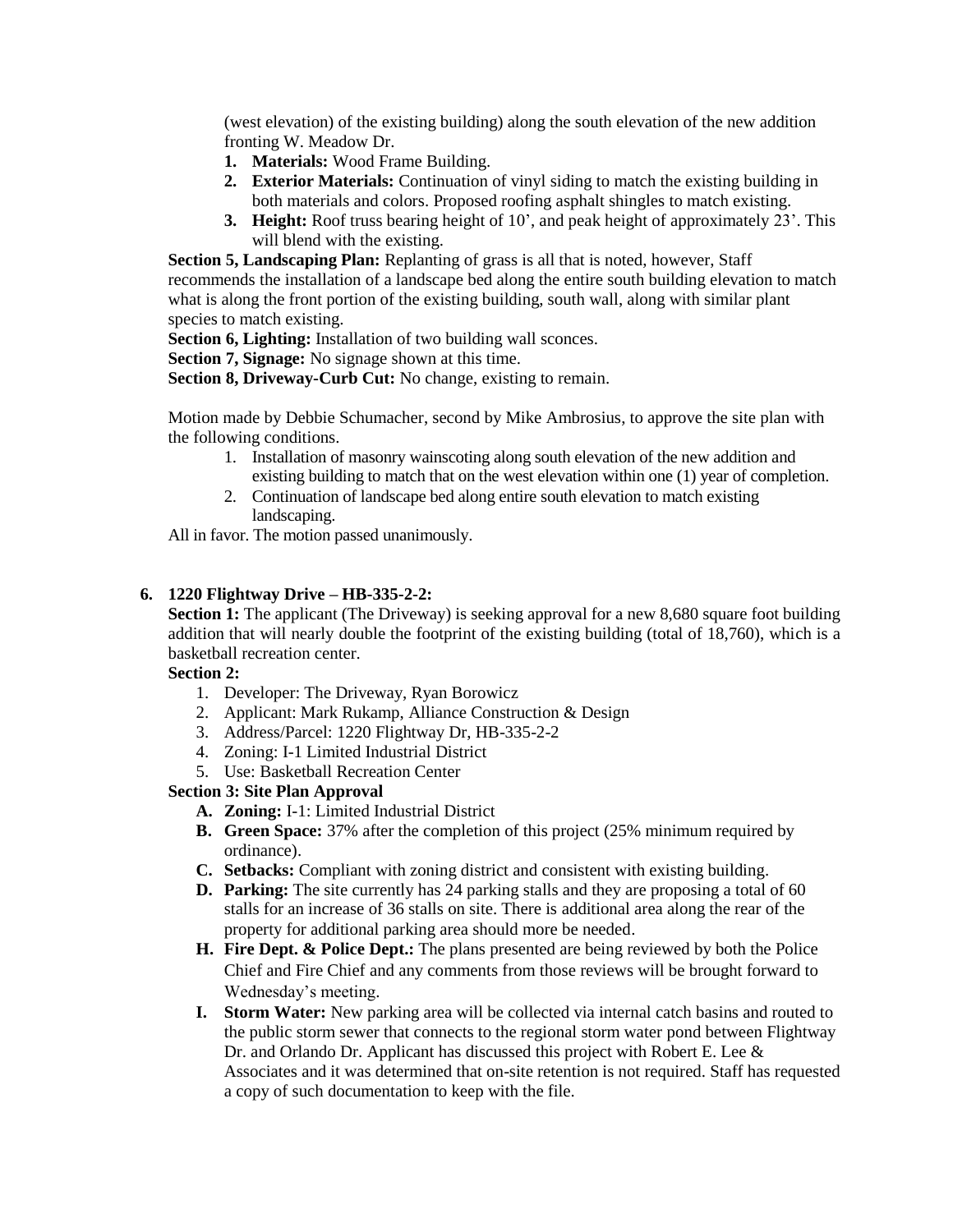**M. Refuse Collection:** None existing and none proposed.

## **Section 4: Architectural Plan Approval**

- **A. Exterior Construction Information:** The addition is proposed to employ the same materials, colors, and design as employed on the existing building (split face masonry block and metal wall panels).
	- **1. Materials:** Metal Frame Building.
	- **2. Exterior Materials:** Continuation of split face masonry block and metal wall panels to match the existing building in both materials and colors.
	- **3. Height:** Roof truss bearing height of 26', and top pf parapet height of 28'. This will blend with the existing.

**Section 5, Landscaping Plan:** Foundation plantings will be incorporated along the front and wrap around a portion of the west elevation of the new addition to match existing. The site will need to have additional trees planted along La Guardia Dr. to meet the required 1 tree for every 50 feet of road frontage (minimum 5 additional trees).

**Section 6, Lighting:** Installation of two parking lot lighting poles that will match the existing pole on site (overall height of 23 '. Additionally there will be 2 new wall mounted lighting on the west elevation to aid in lighting up the parking area. These new lighting fixtures are required to include proper cut-offs to prevent lighting glare and /or trespass to adjoining properties or the public roadway.

**Section 7, Signage:** No new signage, they will only be relocating the existing wall sign to the center of the building front once the addition is complete.

**Section 8, Driveway-Curb Cut:** Existing to remain on Flightway Dr. and there is 1 new curb cut and driveway access proposed into the cul-de-sac of La Guardia Dr. This new driveway width will be 24' and the curb cut is yet to be determined. Since the curb cut will be located in the curve of the cul-de-sac, Staff is not opposed to a 40' opening to aid with will maneuverability of the traffic visiting the site.

**Section 9, Mechanical Equipment:** There is no mechanical equipment noted on the attached plans, however, any mechanical equipment proposed to be either roof or ground mounted shall be screened from view. If located on the roof, screening materials shall be of those that match the materials on the principal building.

Motion made by Debbie Schumacher, second by Dave Baranczyk, to approve the site plan with the following conditions.

- 1. Planting of additional trees along LaGuardia Drive to meet ordinanace requirements (minimum 5 additional trees).
- 2. New lighting fixtures required to include proper cut-off to prevent light glare and/or trespass to adjoining properties or the public roadway.
- 3. Maximum of a 35-foot wide curb cut onto LaGuardia Drive
- 4. Existing wall panels on south elevation to match new wall panels in color.
- 5. Relocate tree on left side of LaGuardia Dr. driveway to the right side of the driveway.

All in favor. The motion passed unanimously.

## **7. 1261 Camber Court – HB-950-1:**

**Section 1:** The applicant (KES Commercial Properties, LLC) is seeking approval for a new 9,600 square foot building to the north of the existing building which was approved and began construction in 2018. This new building will be utilized more as a contractor shop/vehicle storage area with all of the garage door facing away from the street and into the parking/internal drive area. **Section 2:**

- 1. Developer: KES Commercial Properties LLC, Kyle Stankevitz
- 2. Applicant: Jared Schmidt, Robert E Lee & Associates Inc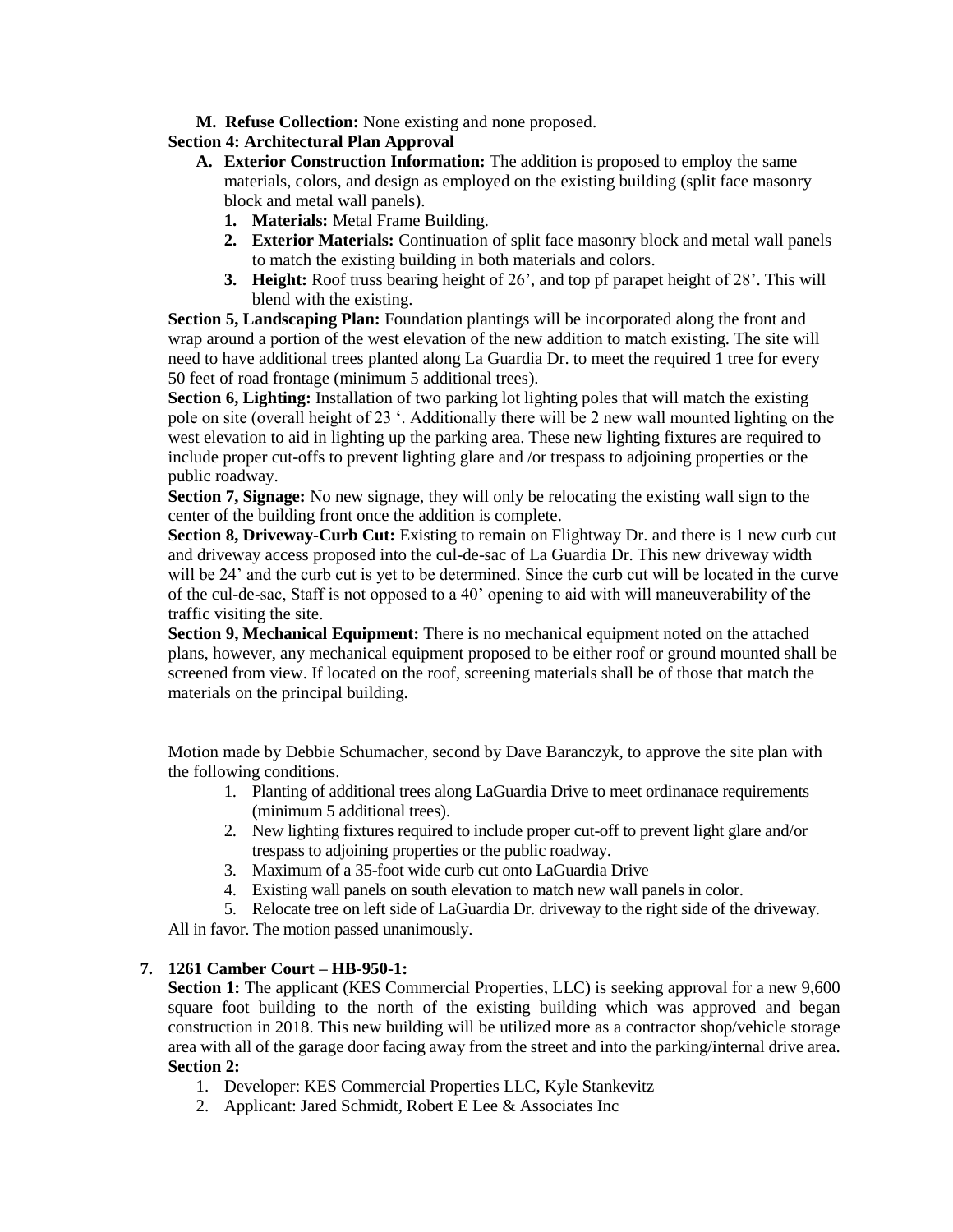- 3. Address/Parcel: 1262 Camber Court, HB-950-1
- 4. Zoning: I-1 Limited Industrial District
- 5. Use: Contractor Shop
- **Section 3: Site Plan Approval** 
	- **A. Zoning:** I-1: Limited Industrial District
	- **B. Green Space:** 79.6% green space with most of this area being to the rear of the property and remaining natural. The front of the buildings are proposed to be landscaped and seeded.
	- **C. Setbacks:** Compliant with zoning district requirements. 40' front, greater than 20' rear, and 15' side.
	- **D. Parking:** 10 new stall proposed, 10 are required as code requires 1 stall for each 1,000 square feet of building area.
	- **H. Fire Dept. & Police Dept.:** The plans presented are being reviewed by both the Police Chief and Fire Chief and any comments from those reviews will be brought forward to Wednesday's meeting.
	- **I. Storm Water:** Storm water will be sheet drained and collected by swales and discharge to the regional detention pond to the south of this property.
	- **M. Refuse Collection:** Previously approved as part of the existing building approval on August 22, 2018 and no changes proposed.

# **Section 4: Architectural Plan Approval**

# **A. Exterior Construction Information:**

- **1. Materials:** Wood frame building.
- **2. Exterior Materials:** Majority of the building is proposed as metal wall panels with split-face masonry veneer to a height of 4'-8" along the south elevation (facing Camber Ct.). This design is the same as what was approved on the existing building so to keep both buildings resembling one another, the developer is requesting this same design. The 4'-8" high masonry equates to 21.86% of the south wall having a masonry component. The ordinance requires 35% minimum.
- **3. Height:** Warehouse eve height of 16'-0", peak height of 27'-2-1/2"9'-8".
- **4. Overhead Doors**: All 9 overhead doors will be facing the rear of the property.
- **5. Mechanical Equipment:** There is no mechanical equipment noted on the plans, however, any such equipment including any exhaust equipment and/or duct material shall be integrated into the building design or screened from view.

**Section 5, Landscaping Plan:** Staff would recommend that a landscape area be installed along the south side of building that extends a minimum of 5' from foundation and incorporates plant species similar to those required for the previous building.

**Section 6, Lighting:** No parking lot lighting is proposed at this time. Wall packs will be utilized which will be the same as on the existing building.

**Section 7, Signage:** No signage is proposed. Formal signage submittal is required if proposed in the future.

**Section 8, Driveway-Curb Cut:** No new driveways are proposed as they will be utilizing the current driveway. As for the internal drive area, that is proposed to remain as gravel as it is to the rear of the building.

Motion made by Debbie Schumacher, second by Tom Tengowski, to approve the site plan with the following conditions.

1. Any mechanical equipment including any exhaust equipment and/or duct material shall be integrated into the building design or screeded from view.